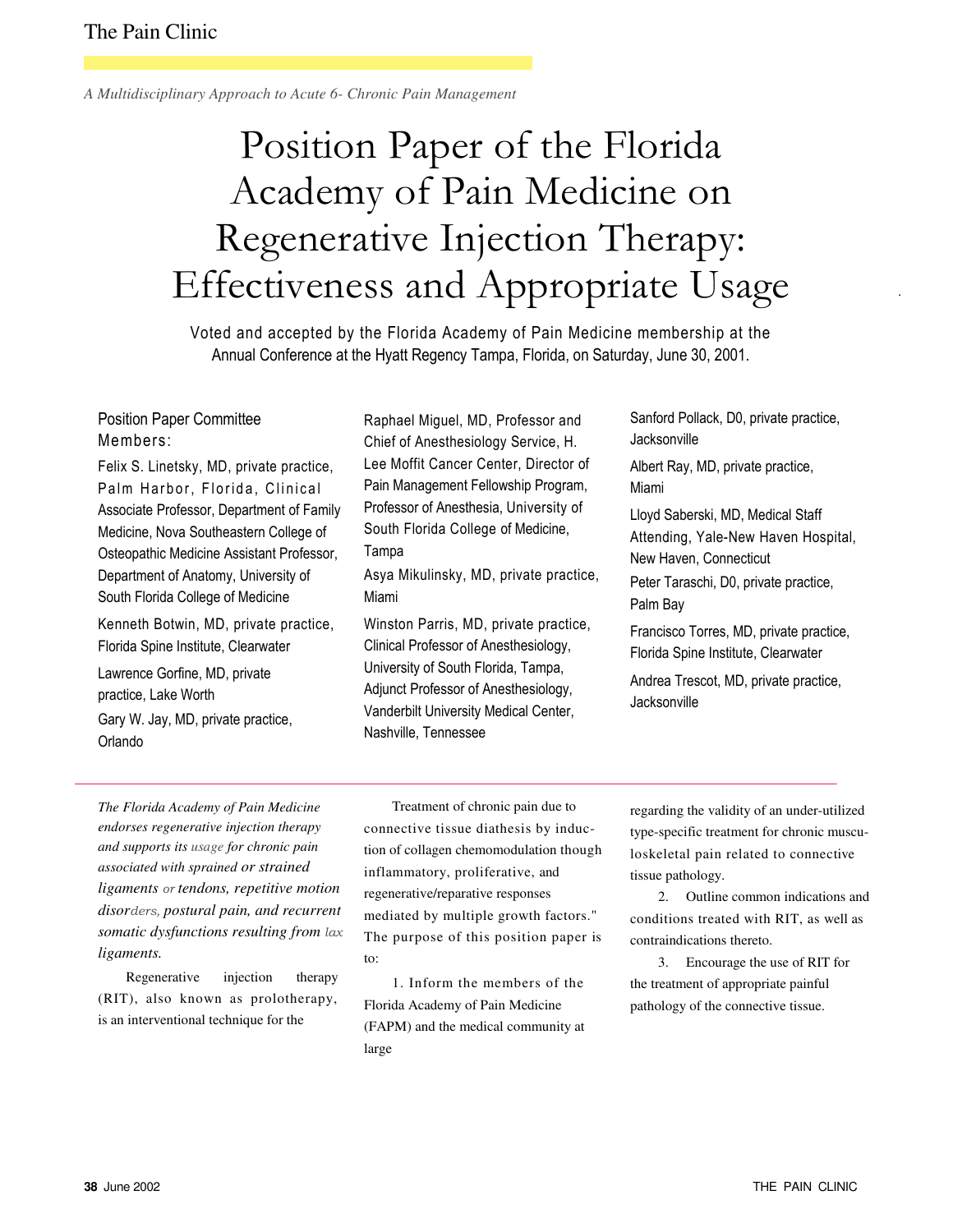

## **METHODOLOGY**

To determine the validity of RIT, a committee of interventional pain physicians was formed to review pertinent literature. The committee reviewed 78 articles, 9 complete textbooks, and 51 relevant articles and chapters from additional textbooks.

## FINDINGS

From 1937 through 2000, more than 40 publications reported case studies and retrospective, prospective, and animal studies evaluating the results of RIT treatment. The studies reported the findings of RIT treatment of more than 530,000 patients. Improvement based on return to work and restoration of functional and occupational activities occurred in 48% to 82% of the patients. Resolution of pain ranged from 0% to 100%. Complications included pneumothorax (28), chest tube placement (2), allergic reaction (24), grand mal seizure (1), and aseptic meningitis (1).

The findings of the FAPM committee substantially contrast with the position of Florida Workmen's Compensation and the Health Care Financing Administration (HCFA) Medicare guidelines, section 35-13, which states that "Prolotherapy, joint sclerotherapy, and ligamentous injections with sclerosing agents—not covered... the effectiveness of these therapies has not been verified by scientifically controlled studies."

(For further information, see http:// www.hcfa.gov/coverage/8b3.htm.) The committee recommends consideration of RIT as a type-specific treatment for post-traumatic, degenerative, overuse, and painful conditions of the musculoskeletal system related to the pathology of the connective tissue.

For decades, a small group of allopathic and osteopathic physicians has been practicing RIT. Pilot, retrospective, open-face prospective, and double-blind placebo-controlled studies have clearly indicated the effectiveness of RIT in the treatment of chronic musculoskeletal pain arising from post-traumatic and degenerative changes in connective tissue such as ligaments, tendons, fascia, and intervertebral discs.'-101

Clinical and experimental electron microscopic studies have proved that newly formed connective tissue has biomechanical properties similar to those of normal ligaments and tendons .61,11.16,15 Preliminary results of clinical prospective trials for chemonucleo-annuloplasty with proliferation-causing substances show significant promise .14,11.64,14

Conclusions reached in the literature and drawn from extensive clinical experience have found RIT an effective therapy for numerous chronic pain conditions. This position paper reviews the clinical and pathophysiologic aspects of RIT. The Florida Academy of Pain Medicine endorses RIT when used appropriately for the treatment of specific chronic pain entities.

## MECHANISM OF ACTION

The RIT mechanism of action is complex and multifaceted. The six currently identified components are:

- The mechanical transection of cells and matrices induced by the needle causes cellular damage and stimulates an inflammatory cascade. 1,6-1,11,19,102-104
- 2. Compression of cells by the extracellular volume of the injected solution stimulates intracellular growth factors . 6-1.101-101
- 3. Chemomodulation of collagen through inflammatory proliferative, regenerative/reparative responses induced by the chemical properties of the proliferants and mediated by cytokines and multiple growth factors. 3,6,33,37-39,105-108
- 4. Chemoneuromodulation of peripheral nociceptors and antidromic, orthodromic, sympathetic, and axon reflex transmissions.  $3,6,43-50$
- 5. Modulation of local hemodynamics with changes in intraosseous pressure leading to the reduction of pain. Empirical observations suggest that a dextrose/lidocaine combination has a much more prolonged action than lidocaine' alone. 6,43-50,109-111
- 6. A temporary repetitive stabilization of the painful hypermobile joints, induced by the inflammatory response to the proliferants, provides a better environment for regeneration and repair of affected ligaments and tendon S . 3,4,6,26,27,37-41,91,92,94-97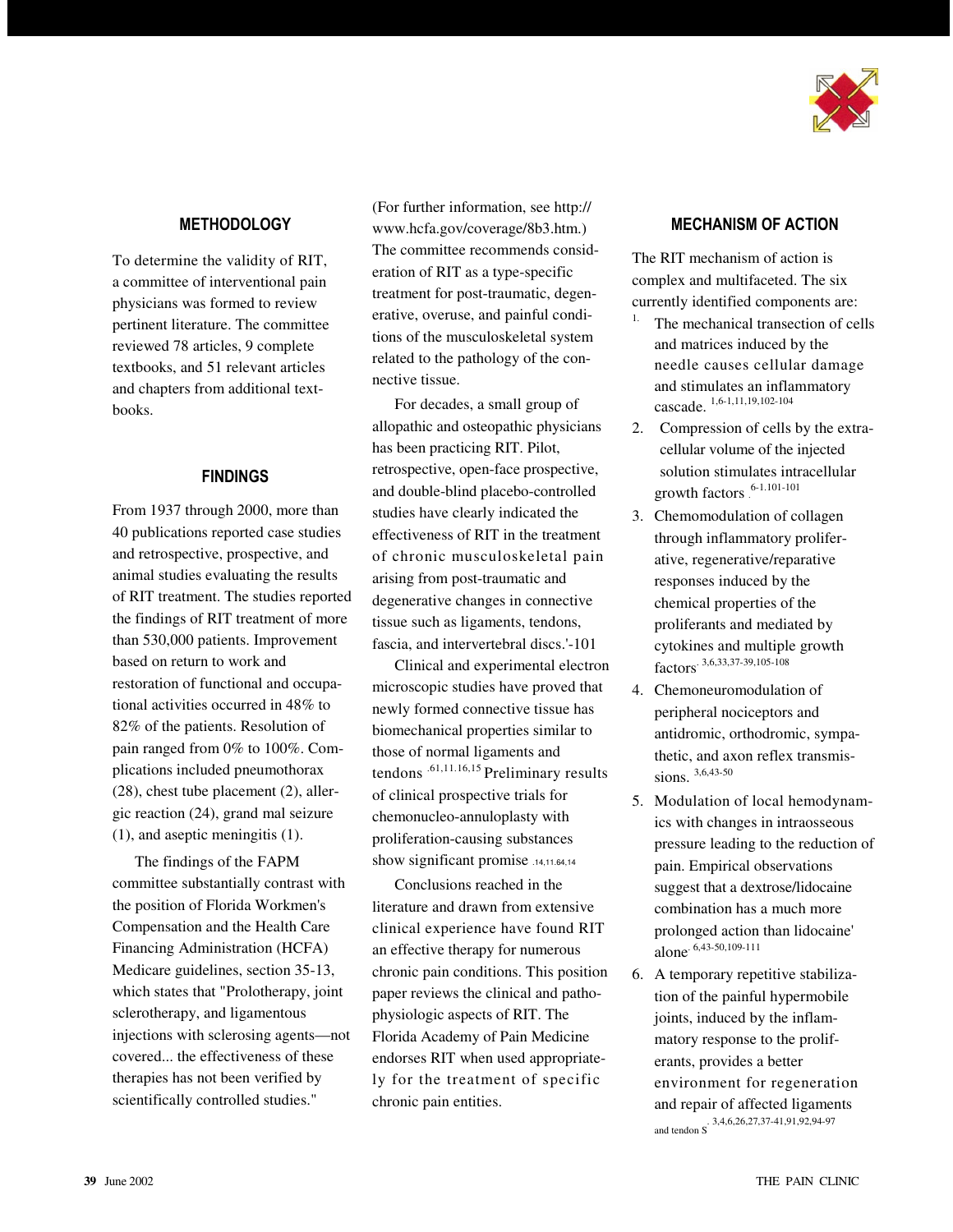## PUTATIVE PAIN-GENERATING STRUCTURES AFFECTED

BY RIT 5-32,35-69,80-104,112 128

- 2. Ligaments: Intra-articular, periarticular, capsular
- 3. Tendons
- 4. Fascia
- 5. Enthesis: The zone of insertion of ligament, tendon, or articular capsule to bone
- 6. Intervertebral discs: The outer layers of the annulus represent a typical enthesis.

## TISSUE PATHOLOGY 2.

- 1. Sprain: Ligamentous injury at the fibro-osseous junction or intersubstance disruption secondary to sudden or severe twisting of a joint with stretching or tearing of ligaments.  $107-128-130$  3.
- 2. Strain: Muscle/tendon injury at the fibromuscular or fibroosseous interface. When con- 4. cerned with peripheral muscles and tendons, sprains and strains are identified as separate injuries and in three stage gradations: first-, second- and third-degree sprain or strain." <sup>28-130</sup>
- 3. Enthesopathy: A painful degenerative pathologic process that results in deposition of poorly organized tissue, degeneration 5. and tendinosis at the fibroosseous interface, and transition toward loss of function. 1.6,77,107,128,129
- 4. Tendinosis/ligamentosis: A focal 6. area of degenerative changes

owing to failure of cell matrix adaptation to excessive load and tissue hypoxia with a strong tendency toward chronic pain and dysfunction .6.1.11.103,105-107 128

5. Pathologic ligament laxity: A posttraumatic or congenital condition leading to painful hypermobility of the axial and

peripheral joints .3,1,11,26-32,35-40

## **INDICATIONS** <sup>1-12,35-70,75-101,112-126,130,131</sup>

Chronic pain from ligaments or tendons secondary to sprains or strains

- Pain from overuse or occupational conditions known as repetitive motion disorders, ie, neck and wrist pain in typists and computer operators, tennis and golfers' elbow, and chronic supraspinatus tendinosis
- Chronic postural pain of the cervical, thoracic, lumbar, and lumbosacral regions
- Painful recurrent somatic dysfunctions secondary to ligament laxity that improves temporarily with manipulation. Painful hypermobility and subluxation at given peripheral or spinal articulation(s) or mobile segment(s) accompanied by a restricted range of motion at reciprocal segment(s)
	- Thoracic and lumbar vertebral compression fractures with a we d ge deformity that exerts stress on the posterior ligamento-tendinous complex

Recurrent painful subluxations of ribs at the costotransverse,

costovertebral and/or costosternal articulations

- 7. Osteoarthritis of axial and peripheral joints, spondylosis, spondylolysis, and spondylolisthesis
- 8. Painful cervical, thoracic, lumbar, lumbosacral, and sacroiliac instability secondary to ligament laxity
- 9. Failed back surgery syndrome
- 10. Back pain refractory to radiofrequency and intradiscal electrothermal therapy procedures
- 11. Tendon, ligament, and synovial joint nociceptive sources. Not responding to anti-inflammatory treatment approach
- 12. Enhanced results of physical therapy and chiropractic/osteopathic manipulations

## SYNDROMES AND DIAGNOSTIC ENTITIES SUCCESSFULLY TREATED WITH RIT 2-32,35-70,74-132

- 1. Cervicocranial syndrome (cervicogenic headaches, secondary to ligament sprain and laxity, atlanto-axial and atlanto-occipital joint sprains, mid-cervical zygapophyseal sprains)
- 2. Temporomandibular pain and muscle dysfunction syndrome
- 3. Barre-Lieou syndrome
- 4. Torticollis
- 5. Cervical segmental dysfunctions
- 6. Cervicobrachial syndrome (shoulder/neck pain)
- 7. Hyperextension/hyperflexion injury syndromes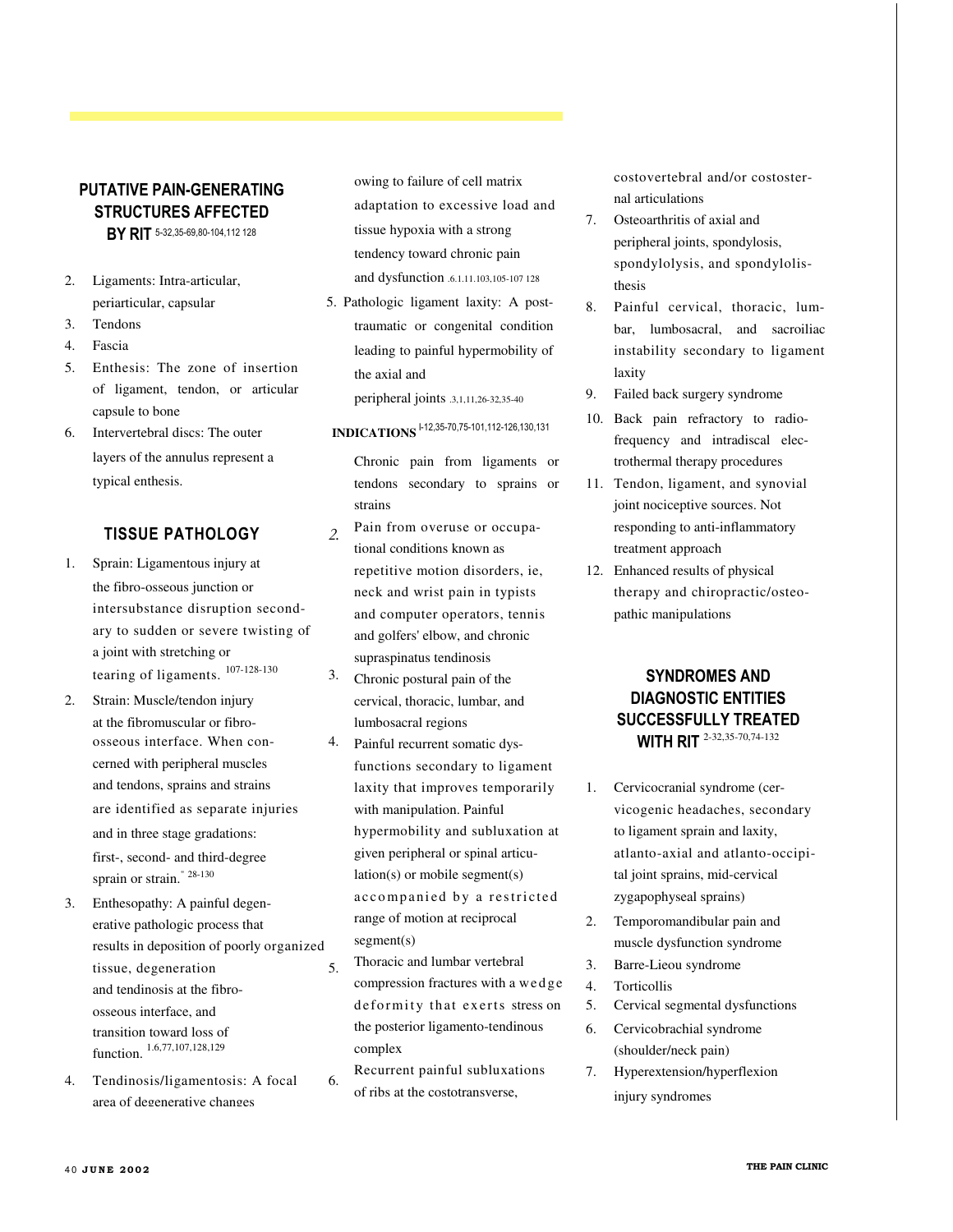- 8. Cervical, thoracic, and lumbar zygapophyseal syndromes
- 9. Cervical, thoracic, and lumbar sprain/strain syndrome
- 10. Costotransverse joint pain
- 11. Costovertebral arthrosis/ dysfunction
- 12. Slipping rib syndrome
- 13. Sternoclavicular arthrosis and repetitive sprain
- 14. Thoracic segmental dysfunction
- 15. Tietze's syndrome
- 16. Costochondritis/chondrosis
- 17. Costosternal arthrosis
- 18. Xiphoidalgia syndrome
- 19. Acromioclavicular sprain/ arthrosis
- 20. Shoulder hand syndrome
- 21. Recurrent shoulder dislocations
- 22. Scapulothoracic crepitus
- 23. Iliocostalis friction syndrome
- 24. Iliac crest syndrome
- 25. Iliolumbar syndrome
- 26. Internal lumbar disc disruption
- 27. Interspinous pseudoarthrosis (Baastrup's disease)
- 28. Lumbar instability
- 29. Lumbar ligament sprain
- 30. Spondylolysis
- 31. Sacroiliac joint pain
- 32. Sacrococcygeal joint pain
- 33. Gluteal tendinosis
- 34. Trochanteric tendinosis
- 35. Myofascial pain syndromes
- 36. Ehlers-Danlos syndrome
- 37. Osgood-Schlatter disease
- 38. Ankylosing spondylitis
- (Marie-Strumpell disease)
- 39. Failed back syndrome
- 40. Fibromyalgia syndrome
- 41. Baker's cyst
- 42. Foot and/or ankle
	- Sinus tarsi syndrome
	- Metatarsalgia
- Chronic ankle sprain
- Instability
- Laxity of ligaments

## CONTRAINDICATIONS

- 1. Allergy to anesthetic or proliferant solutions or their ingredients such as dextrose, sodium morrhuate, or phenol
- 2. Acute non-reduced subluxations or dislocations
- 3. Acute arthritis (septic or posttraumatic with hemarthrosis)
- 4. Acute bursitis or tendinitis
- 5. Capsular pattern shoulder and hip designating acute arthritis accompanied by tendinitis
- 6. Acute gout or rheumatoid arthritis
- 7. Recent onset of a progressive neurologic deficit involving the segment to be injected, including, but not limited to (severe intractable cephalgia, unilaterally dilated pupil, bladder dysfunction, bowel incontinence)
- 8. Requests for a large quantity of sedation and/or narcotics before and after treatment
- 9. Paraspinal neoplastic lesions involving the musculature and osseous structures
- 10. Severe exacerbation of pain or lack of improvement after infiltration of the putative nociceptive structure with a local anesthetic
- H. Any acute medical or surgical condition that renders the patient's status unstable
- 12. Infection or neoplasia overlying the area of injection

### COMMONLY USED SOLUTIONS

The most common solutions for injection therapy are dextrose based. Dilutions can be made with local anesthetic (eg, I mL 50% dextrose plus 3 mL 1% lidocaine). Gradual progression to 25% dextrose solution can be considered .<sup>4-8,22</sup>

For intra-articular injection of the knee, a 25% dextrose solution had been used for decades  $^{4}$  Recently, a 10% dextrose solution has been investigated and has proved effective." The 5% sodium morrhuate contains sodium salts of saturated and unsaturated fatty acids of cod liver oil and 2% benzyl alcohol. Note that the benzyl alcohol is chemically similar to phenol and acts as a local anesthetic and preservative .4,6,11,77,94

Dextrose phenol glycerin solution consists of 25% dextrose, 2.5% phenol, and 25% glycerin. In all referenced studies, it was diluted with a local anesthetic of the practitioner's choice before injection. Dilution reported ratios are 1:1, 1:2, and 2:3.'0,19,20,21,118 The 6% phenol in

glycerin solution was used at donor harvest sites of the iliac crests for neurolytic and proliferative responses. 72,101 Other solutions include pumice suspension, tetracycline, a mixture of chondroitin sulfate, glucosamine sulfate with dextrose, and Plasmo "Q-U". 4,15,25.30-32,64.126

## **CONCLUSIONS**

1. Regenerative injection therapy, also known as prolotherapy, is valuable for the treatment of chronic painful conditions of the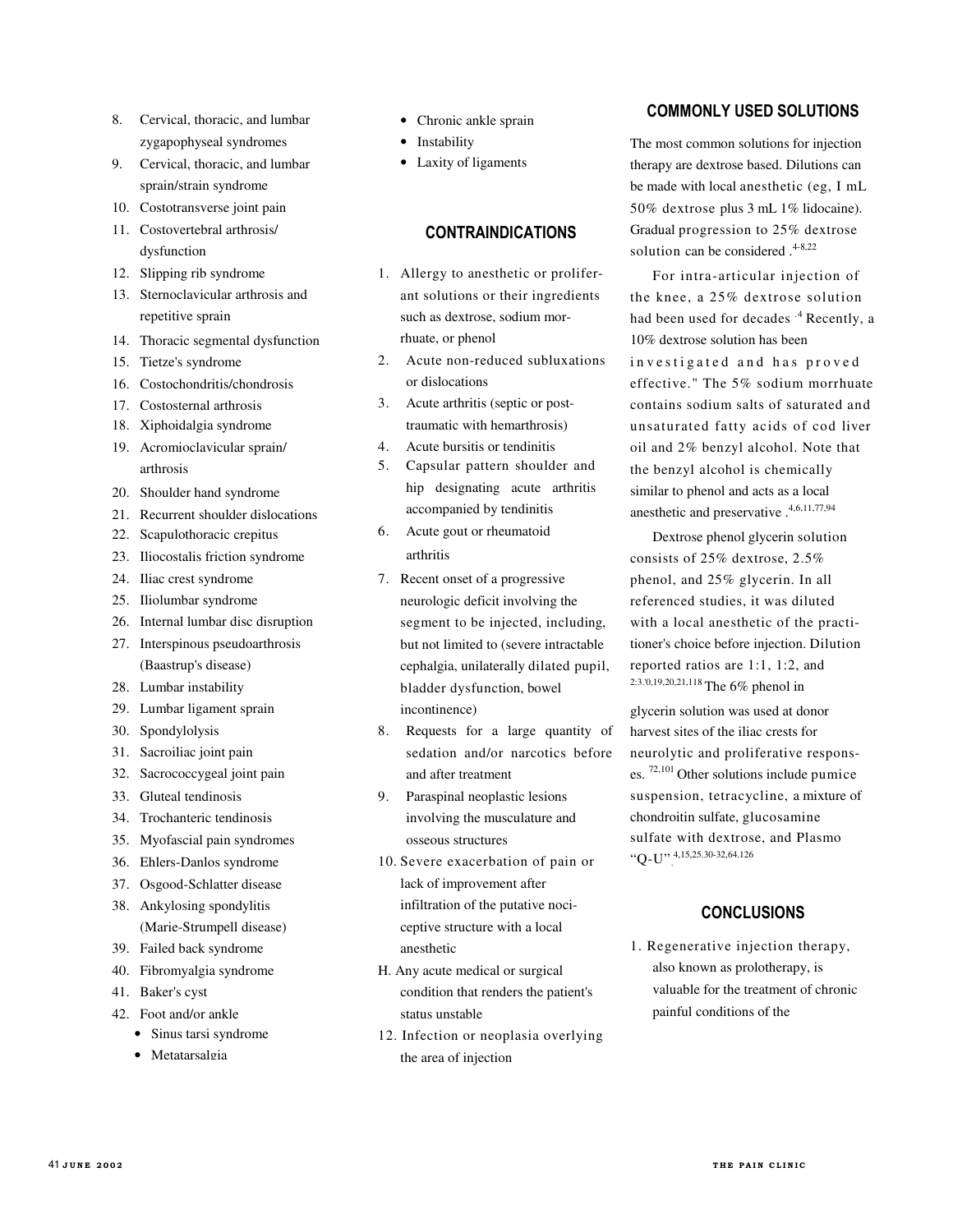locomotive systems.

- 2. Thorough familiarity of normal, pathologic, cross-sectional, and clinical anatomy, as well as anatomical variations and functions is necessary to ensure appropriate technique.
- 3. Current literature supports manipulation under local joint anesthesia and a series of local anesthetic blocks for somatic pain.
- 4. Use of RIT in an ambulatory setting is an acceptable standard of care in the community.
- 5. Current literature suggests that NSAIDs and steroid preparations have limited use in chronic painful overuse conditions and in degenerative painful conditions of ligaments and tendons: however, they are occasionally helpful to curb a significant inflammatory reaction to proliferants.

Microinterventional regenerative techniques and proper rehabilitation up to 6 months or I year, supported with mild opioid analgesics, may be more appropriate.

## SUMMARY

RIT is a safe and effective treatment modality that is very useful in a significant number of pain syndromes arising from ligament and tendon diathesis, as well as other clearly delineated pain problems. Physicians who use RIT must be knowledgeable in clinical anatomy and function and should be properly trained in this technique via a combination of

seminars or workshops, apprenticeships, or visiting fellowships to safely and effectively use this treatment. The Florida Academy of Pain Medicine endorses RIT, when administered appropriately for the treatment of specific chronic pain entities.

**A Multidisciplinary Approach to Acute & Chronic Pain Management**

#### **REFERENCES**

1. Cotran RS, Kumar V, Collins T. Robbins Pathologic Basis *of* Disease. Philadelphia, Pa: WB Saunders; 1999. 2. Dorman TA, Ravin TH. Diagnosis and Injection Techniques in Orthopedic Medicine. Baltimore, MD: Williams & Wilkins; 1991.

3. Hackett GS, Hemwall GA, Montgomery GA. Ligament and Tendon Relaxation-Treated by Prolotherapy. 5th ed. Springfield, Ill: Charles C. Thomas; 1991.

4. Hackett GS. Ligament and Tendon Relaxation-Treated by Prolotherapy. 3rd ed. Springfield, Ill: Charles C. Thomas; 1958.

5. Linetsky F, Saberski L, Miguel R, Snyder A. A history of application in pain management: Part II, 1960s-1980s. Pain Clin. 2001;3:32-36.

6. Linetsky F, Miguel R, Saberski L. Pain management with regenerative injection therapy (RIT). In: Weiner RS, ed. Pain Management: A Practical Guide for Clinicians. 6th ed. Washington, DC: CRC Press; 2002.

7. Reeves KD. Prolotherapy: basic science clinical studies and technique. In: Lennard TA, ed. Pain Procedures in Clinical Practice. Philadelphia, Pa: Hanley and Belfus Inc; 2000.

8. Reeves KD. Prolotherapy: present and future applications in soft-tissue pain and disability. Phys Med Rehab Clin North Am. 1995;6:917-926.

9. Bahme B. Observations on the treatment of hypermotile joints by injection. J Am Osteopath Assoc. November 1945;

45:101-109.

10. Barbor R. A treatment for chronic low back pain. Presented at: Fourth International Congress of Physical Medicine; September 6-11. 1964; Paris, France.

11. Biegeleisen Hl. Varicose Veins, Related Diseases and Sclerotherapy: A Guide for Practitioners. Montreal, Canada: Eden Press; 1984.

12. Blaschke J. Conservative management of intervertebral disk injuries. J OK State Med Assoc. 1961;54:144-151.

13. Blumenthal L. Injury to the cervical spine as a cause of headache. Postgrad Med. 1974;56:3.

14. Bourdeau Y. Five-year follow-up on sclerotherapy/prolotherapy for low back pain. Manual Med. 1988;3:155-157.

15. Chase R. Basic sclerotherapy.

Osteopath Ann. 1978;6:12-15.

16. Coleman AH. Physician electing to treat by prolotherapy alters the method at his peril. J Nail Med Assn. 1968;60: 346-348.

17. Compere EL, Kernahan WT. Persistent backache. Med Clin North Am. 1958;42:299-307.

18. Coplans C. The use of sclerosant injections in ligamentous pain. In: Heflet A, Grueble L, David M, eds. Disorders *of*  the Lumbar Spine. Philadelphia, Pa: Lippincott Co; 1972.

19. Cyriax J. Diagnosis of soft tissue lesion. In: Cyriax J, ed. Textbook of Orthopaedic Medicine. London, England: Bailliere Tindall; 1982.

20. Cyriax J. Textbook of Orthopaedic Medicine. 5th ed. Baltimore, MD: Williams & Wilkins; 1969.

21. Dorman T. Storage and release of elastic energy in the pelvis: dysfunction, diagnosis and treatment. In: Vleeming A, Mooney V, Snijders C, Dorman T, eds. Low Back Pain and its Relation to the Sacroiliac Joint. San Diego, Calif: Philips Medical Systems; 1992.

22. Dorman T. Prolotherapy: a survey. J Orthop Med. 1993;15:49-50.

23. Dorman T. Prolotherapy in the Lumbar Spine and Pelvis. Philadelphia,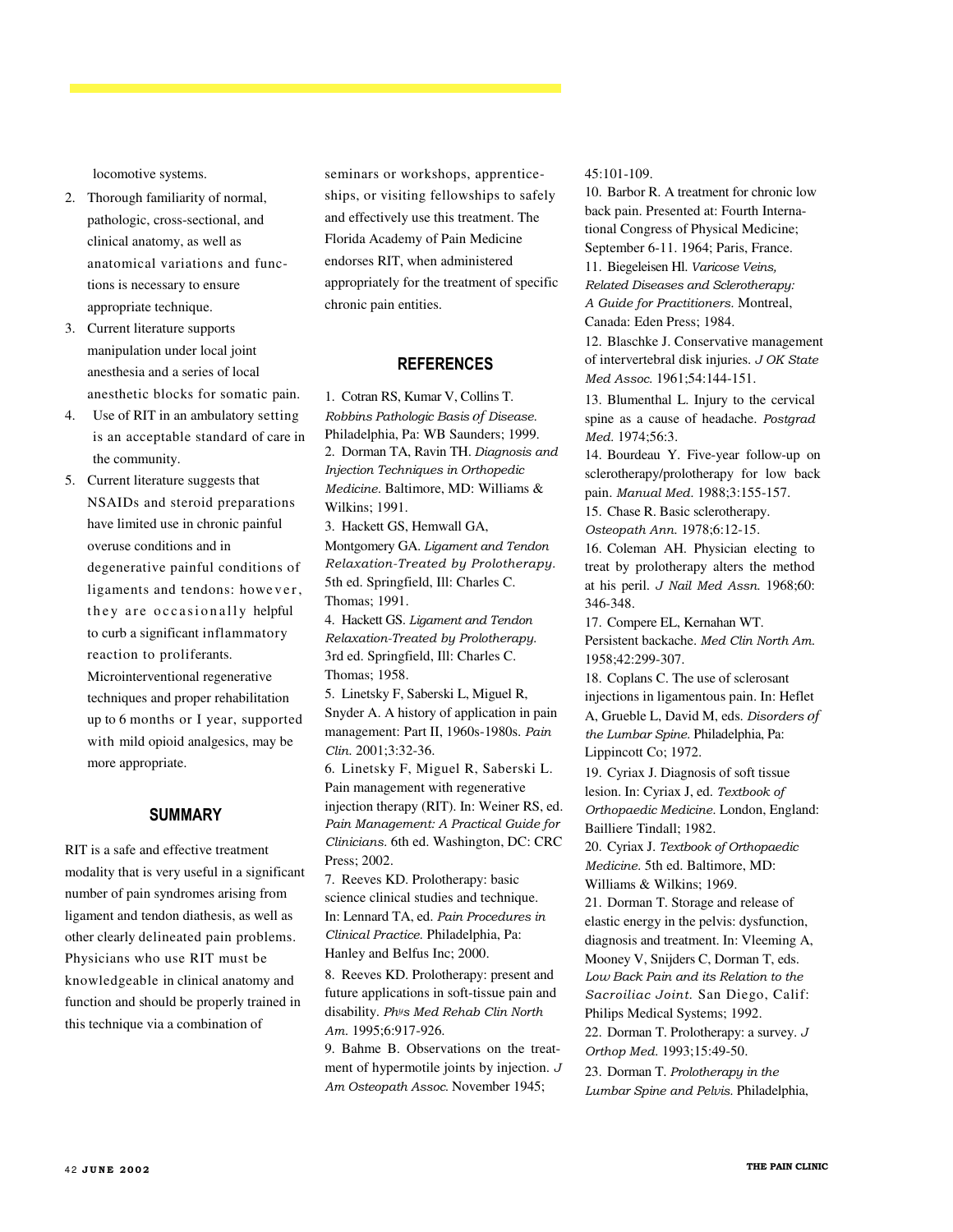

Pa: Hanley and Belfus Inc; 1995. 24. Eck B. New directions in the treatment of disc pain. Presented at: Annual Meeting of the International Spinal Injection Society; August 16, 1996; Vancouver, British Columbia. 25. Eek B. Intradiscal injection therapy for chronic discogenic pain, a prospective trial. Presented at: Annual Meeting of the American Association of Orthopedic Medicine; April 2001; Memphis, Tenn. 26. Gedney E. Special technic hypermobile joint: a preliminary report. *Osten Prof.*  June 1937:30-31.

27. Gedney E. The hypermobile joint. Further reports on injection method. Read before the Osteopathic Clinical Society of Pennsylvania, Philadelphia. Pa. February 13, 1938.

28. Gedney E. Disc syndrome. Osten Prof. September 1951:11-15. 38-46, 50. 29.Gedney E. Use of sclerosing solution may change therapy in vertebral disk problem. Osteo Prof April 1952:11-13, 34- 40.

30.Gedney E. Technic for sclerotherapy in the management of hypermobile sacroiliac. Osten Prof August 1952: 16- 19, 37-38.

31.Gedney E. Progress report on use of sclerosing solutions in low back syndromes. Osteo Prof. August 1954:18-21, 40-44.

32.Gedney E. The application of sclerotherapy in spondylolisthesis and spondylolysis. Osten Prqf. September 1964:66-69, 102-105.

33.Williams PL, Bannister LH, Barry MM, et al. Gray's v Anatomy. 38th ed. New York, NY: Churchill Livingston-, 1995. 34. Grayson ME Sterile meningitis after lumbosacral ligament sclerosing injections. J Orthop Med. 1994;16:98-99.

35.Green S. Hypermobility of joints: causes, treatment and technic of sclerotherapy. Osteo Prof. April 1956:26-27, 42-47.

36.Green S. The study of ligamentous tissue is regarded as key to sclerotherapy. Osteo Prof January 1958:26-29. 37. Hackett GS. Joint stabilization

through induced ligament sclerosis. Ohio State Med .l. 1953;49:877-884. 38. Hackett GS, Henderson DG. Joint

Stabilization: an experimental, histologic study with comments on the clinical application in ligament proliferation. Am .1 Surg. 1955:89:968-973.

39. Hackett GS. Joint Ligament Relaxation Treated by Fibro-osseous Proliferation. Springfield, I]]: Charles C. Thomas; 1956.

40. Hackett GS. Ligament relaxation and osteo-arthritis (loose jointed vs close jointed). Rheumatism. 1958;15:28-33. 41. Hackett GS. Low back pain. Indust Med Surg. 1959-,28:416-419.

42. Hackett GS. Prolotherapy in whiplash and low back pain. Postgrad Med. 1960; 27:214-219.

43. Hackett GS. Prolotherapy in low back pain from ligament relaxation and bone dystrophy. Clin Med. 1960;7:2551-256 1. 44. Hackett GS, Huang TC, Raftery A, Dodd TJ. Back pain following trauma and disease-prolotherapy. Mil Med. 1961;126:517-525.

45.Hackett GS, Huang TC. Prolotherapy for sciatica from weak pelvic ligaments and bone dystrophy. Clin Med. December 1961;8:2301-2316.

46. Hackett GS, Huang TC. Prolotherapy for headache: pain in the head and neck, and neuritis. Headache. 1962;2:20-28. 47. Hackett GS. Arteriosclerosis, carcino-

genesis, neuritis and osteoporosis. Angiology. 1966;17:109-118.

48.Hackett GS. Cause and mechanism of

headache, pain and neuritis. Headache. 1966;6:88-92.

49. Hackett GS. Uninhibited reversible antidromic vasodilation in pathophysiologic diseases: arteriosclerosis, carcinogenesis, neuritis and osteoporosis. Angiology. 1966:17:109-118.

50. Hackett GS. Uninhibited reversible antidromic vasodilatation in bronchiogenic pathophysiologic diseases. Lancet. 1966;86:398-404.

51. Hackett GS. Prevention of cancer, heart, lung and other diseases. Clin Med. 1967;74:19.

52.Haldeman KO, Soto-Hall R. The diagnosis and treatment of sacroiliac conditions by the injection of procaine (novocain). J Bone Joint Surg. 1938; 20:675-685.

53.Hirsch C. An attempt to diagnose the level of a disc lesion clinically by disc puncture. Acta Orthop Scand. 1948; 18:131-140.

54. Hirschberg G, Naeim F, Froetscher L. Treatment of the chronic iliolumbar syndrome by infiltration of the iliolumbar ligament. Western .1 Med. 1992:136: 372- 374.

55. Hirschberg G, Williams KA. Byrd JG. Diagnosis and treatment of iliocostal friction syndromes. .1 Orthop Med. 1992: 14:35-39.

56.Kayfetz DO, Blumenthal I.S. Hackett GS, Hemwall GA, Neff FE. Whiplash injury and other ligamentous headache- its management with prolotherapy. Headache. 1963;3:1.

57. Kayfetz D. Occipito-cervical (whiplash) injuries treated by prolotherapy. Med Trial Tech Q. June 1963;147-167. 58. Kellgren JH. On the distribution of pain arising from deep somatic structures with charts of segmental pain areas. Somatic Pain. 1939;4:35-46.

59.Kidd R. Recent developments in the understanding of Osgood- Schl atter disease: a literature review. J Orthop Med. 1993;15:59-61.

60.Kidd R. Treatment of OsgoodSchlatter disease by prolotherapy: a case report.J Orthop Med. 1993;15:62-63.

61.Klein RG, Dorman TA, Johnson CE. Proliferation injections for low back pain: histologic changes of injected ligaments & objective measurement-, of lumbar spine mobility before & after treatment. J Neurol Orthop Med Surg. 1989;10: 123- 126.

62. Klein RG, Eek BC. Prolotherapy: an alternative approach to managing low back pain. J Musculoskel Med. May 1997:45-59.

63. Klein RG. Diagnosis and treatment of gluteus medius syndrome. J Orthop Med. 1991;13:73-76.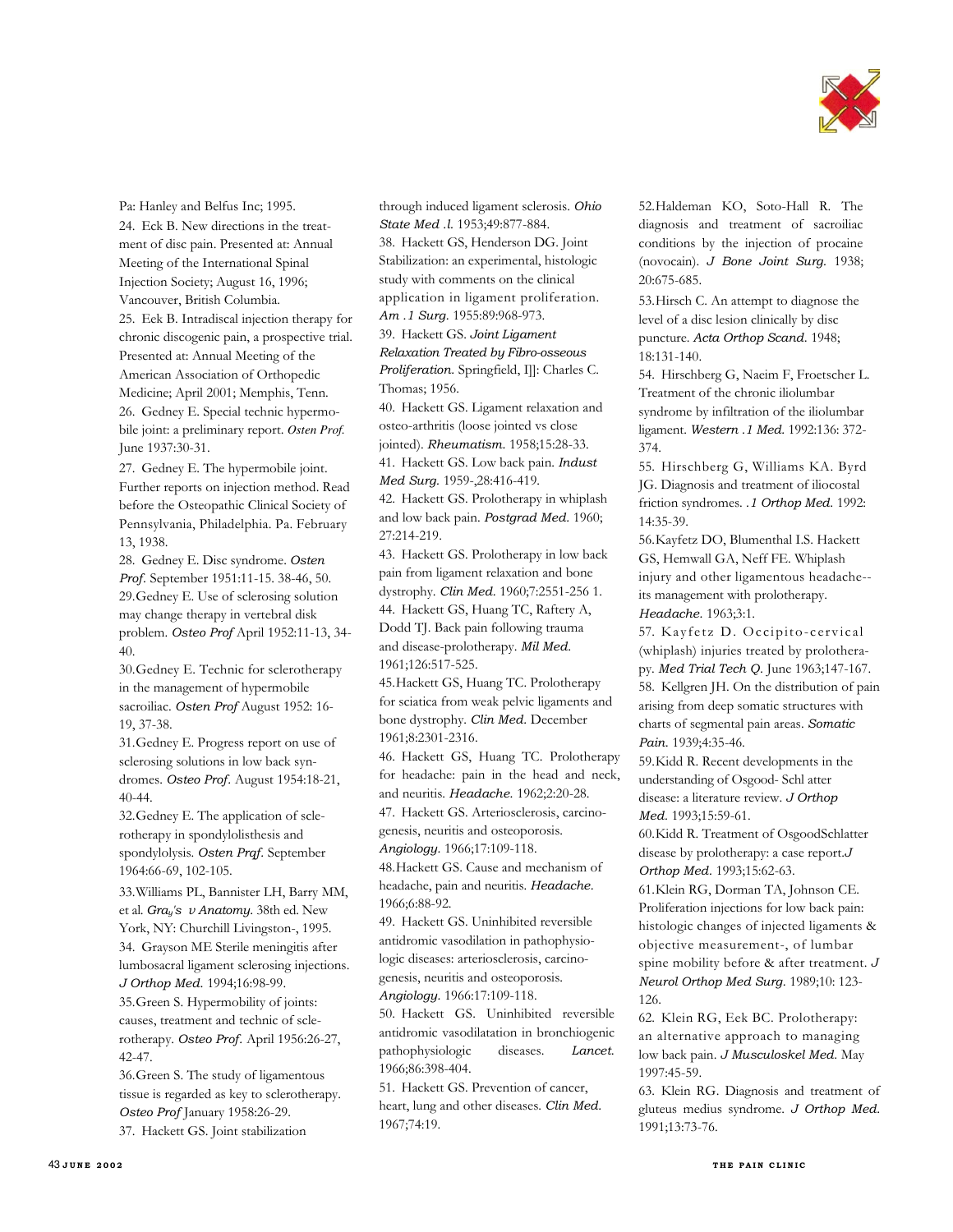64. Klein RG. Intradiscal injection therapy for chronic discogenic pain, a prospective trial in progress. Presented at a workshop sponsored by the American Association of Orthopedic Medicine; February 2001; Daly City, California. 65. Klein RG, Eek BC, DeLong WB. Mooney V. A randomized double-blind trial of dextrose-glycerin-phenol injections for chronic, low back pain. J Spinal Disord. 1993;6:23-33.

66. Koudele CJ. Treatment of joint pain. Osteo Ann. 1978;6:42-45.

67. Leedy R, Kulik AL. Analysis of 50 low back cases 6 years after treatment by joint ligament sclerotherapy. Osteo Med. 1976;6:15-2.

68. Leedy R. Applications of sclerotherapy to specific problems. Osteo Med. August 1977;79-81,85,86,89-91,94-96.

69. Leriche R. Effets de ]'anesthesia A la novocame des ligaments et des insertions tenineuses periarticulaires daps certaines maladies articulaires et daps les vices des positions fonctionnelles des articulations. Gaz Hop. 1930;103:1294.

70. Linetsky FS, Mikulinsky A, Gorfine L. Regenerative injection therapy: history of application in pain management: Part I, 1930s-1950s. Pain Clin. 2000;2:8-13. 71. Liu Y, Tipton CM, Matthes RD, Bedford TG, Maynard JA, Walmer HC. An in situ study of the influence of a sclerosing solution in rabbit medial collateral ligaments and its junction strength. Conn Tissue Res. 1983;11: 95- 102.

72. Maher RM. Neurone selection in relief of pain. Further experiences with intrathecal injections. Lancet. January 1957;16-19.

73. Marui T, Niyibizi C, Georgescu HI, et al. Effect of growth factors on matrix synthesis by ligament fibroblasts. J Orthop Res. 1997;15:18-23.

74. Massie J, Mooney V, Green DA. Is it possible to stimulate fibroplasia within the intervertebral disc? J Orthop Med. 1993;15:83.

75. Matthews JH. A new approach to the treatment of osteoarthritis of the knee:

prolotherapy of the ipsilateral sacroiliac ligaments. Am J Pain Manage. 1995; 5:91-93.

**A Multidisciplinary Approach to Acute & Chronic Pain Management**

76. Maynard JA, Pedrini VA, PedrineMille A, Romanus B, Ohlerking F. Morphological and biochemical effects of sodium morrhuate on tendons. J Orthop Res. 1985;3:236-248.

77. Mirman M. Sclerotherapy. 4th ed. Springfield, Pa: Mirman; 1989. 78. Mooney V. Sclerotherapy in back pain? Yes, if clinician is skilled. .1 Musculoskel Med. January 1993:13. 79. Mooney V. Understanding, examining for, and treating sacroiliac pain. J Musculoskel Med. July 1993:37-49. 80. Myers A. Prolotherapy treatment of low back pain and sciatica. Bull Hosp

Joint Dis. 1961;22:48-55. 81. Neff F. A new approach in the

treatment of chronic back disabilities. Fam Phys. 1959;9:3.

82. Neff F. Low back pain and disability. West Med. 1960;1:12.

83. Ombregt L, Bisschop P, ter Veer HJ, Van de Velde T. A System of Orthopaedic Medicine. Philadelphia, Pa: WB Saunders; 1995.

84. Ongley MJ, Dorman TA, Klein RG, Eek BC, Hubert LJ. A new approach to the treatment of chronic low back pain. Lancet. July 1987:143-146.

85. Ongley MJ, Dorman TA, Eek BC, Lundgren D, Klein RG. Ligament instability of knees: A new approach to treatment. Manual Med. 1988;3:152-154. 86. Poritt A. The injection treatment of

hydrocele, varicocele, bursae and nevi. Proc Royal Soc Med. 1931;24:81. 87. Reeves KD, Hassanein K.

Randomized prospective double-blind placebo-controlled study of dextrose prolotherapy for knee osteoarthritis with or without ACL laxity. Ahern Ther Health Med. 2000;6:68-74,77-80. 88. Reeves KD, Hassanein K. Randomized, prospective, placebocontrolled double-blind study of dextrose prolotherapy for osteoarthritic thumb and finger joints: evidence of clinical efficacy. J Altern Complement Med. 2000;6:311-320.

89. Reeves KD. Treatment of consecutive severe fibromyalgia patients with prolotherapy. J Orthop Med. 1994;16:84-89. 90. Riddle P. Injection Treatment of Hernia, Hydrocele, Ganglion, Hemorrhoids, Prostate Gland, Angioma, Varicocele, Varicose Veins, Bursae and Joints. Philadelphia, Pa: WB Saunders; 1940. 91. Schultz L. A treatment for subluxation of the temporomandibular joint. JAMA. 1937;256:1032-1035.

92. Schultz L. Twenty years' experience in treating hypermobility of the temporomandibular joints. Am J Surg. 1956;92: 925-928.

93. Schwartz R, Sagedy N. Prolotherapy: a literature review and retrospective study. J Neurol Orthop Med Surg. 1991; 12:220-223.

94. Shuman D. Low Back Pain. Philadelphia, Pa: David Shuman; 1958. 95. Shuman D. Luxation recurring in shoulder. Osteo Prof 1941;8:11-13. 96. Shuman D. Sclerotherapy: injections may be best way to restrengthen ligaments in case of slipped knee cartilage. Osteo *Prof.* March 1949.

97. Shuman D. The place of joint sclerotherapy in today's practice. Bull NJ Assoc Osteo Phys Surg. October 1949. 98. Shuman D. Sclerotherapy: statistics on its effectiveness for unstable joint conditions. Osteo *Prof.* 1954;21:11-15, 37- 38.

99. Vanderschot L. Trigger points vs acupuncture points. Intl J Acupunc. 1976;4:233-238.

100. Vlemming A, Mooney V, Dorman T, Snijders C, Stoeckart R. Movement, Stability and Low Back Pain: The Essential Role of the Pelvis. New York, NY: Churchill Livingstone; 1997. 101. Wilkinson HA. The Failed Back Syndrome Etiology and Therapy. 2nd ed. New York, NY: Springer-Verlag; 1992. 102. Cousins MJ, Fink R, Bridenbaugh PO, et al. Neural Blockage in Clinical Anesthesia and Management of Pain. Philadelphia, Pa: JB Lippincott Co; 1988. 103. Roosth H. Low back and leg pain attributed to gluteal tendinosis. Orthop

I